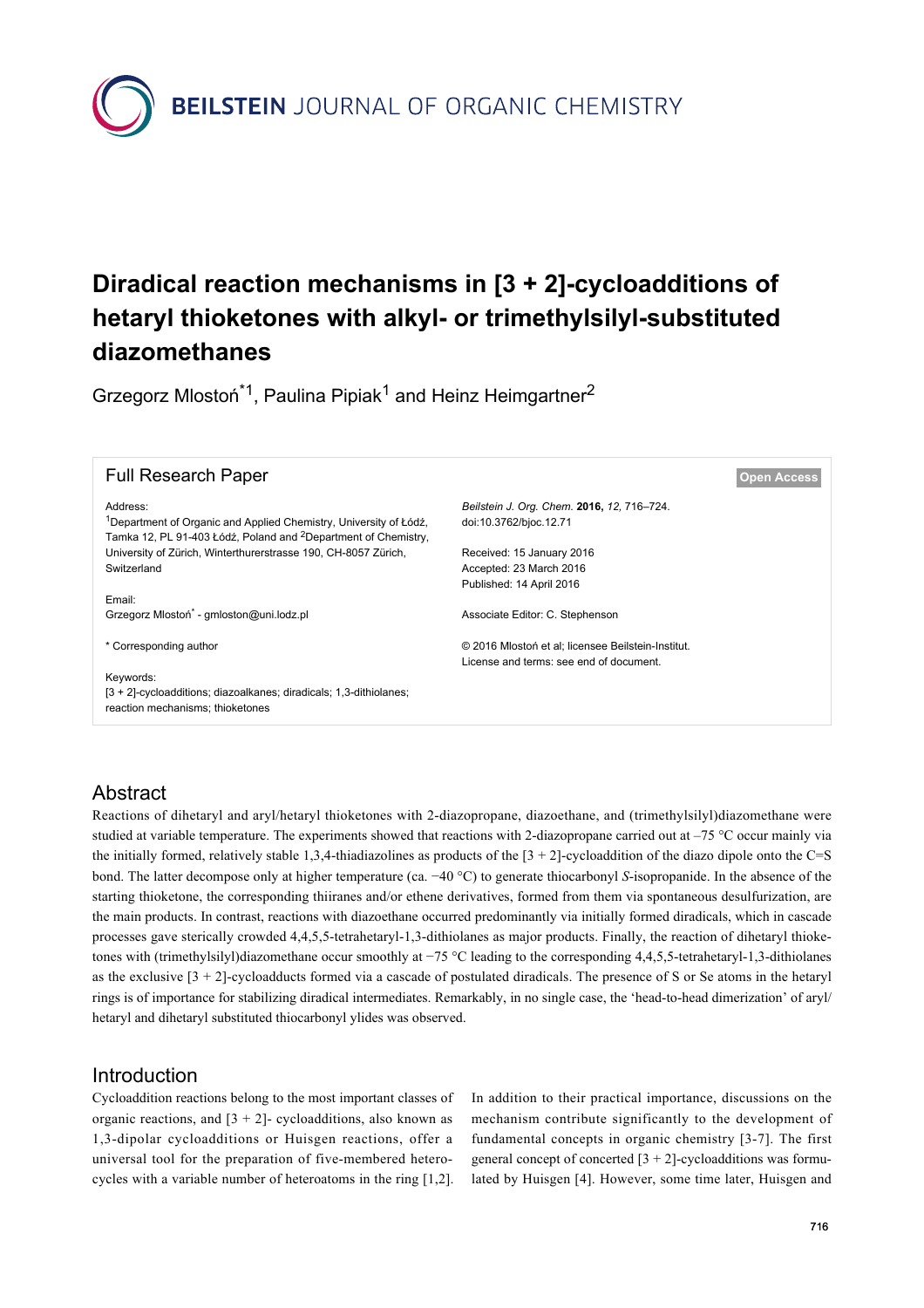co-workers reported stepwise  $[3 + 2]$ -cycloadditions via zwitterionic intermediates [\[8,9\].](#page-8-3) Large differences of energies of the frontier orbitals of dipole and dipolarophile, as well as sterically demanding groups at the terminus of the dipole, were pointed out as requirements for the initiation of the 'zwitterionic pathway'. In addition to the experimental findings, new reports dealing with computational studies aimed at the demonstration of new zwitterionic  $[3 + 2]$ -cycloadditions were published [\[10-12\]](#page-8-4). Finally, a third concept for the interpretation of the mechanism of  $[3 + 2]$ -cycloadditions, formulated by Firestone, is based on the assumption that they occur via diradical intermediates [\[13-15\].](#page-8-5)

Reactions of aromatic thioketones with diazomethane are well established. For example, in the case of thiobenzophenone (**1a**), the reaction performed at –65 °C occurs without evolution of  $N_2$ and the in situ formed 2,2-diphenyl-1,3,4-thiadiazoline **2a** can be subsequently used as a precursor of the reactive thiobenzophenone *S*-methanide (a thiocarbonyl ylide) **3a** at ca. −45 °C, when the evolution of  $N_2$  takes place [\[16-20\].](#page-8-6) An analogous course of the reaction with diazomethane was observed in the case of thiofluorenone (**1b**, [Scheme 1](#page-1-0)).

When the decomposition of **2a** or **2b** was performed in the presence of a suitable dipolarophile, the corresponding  $[3 +$ 2]-cycloadducts were formed, whereas in the absence of a dipolarophile, the 'head-to-head dimerization' leading to 2,2,3,3 tetraaryl-1,4-dithianes **4a**,**b** is the exclusive reaction.

Heteroatoms such as S and Se are known to stabilize radical centers [\[21\]](#page-8-7). In our ongoing studies on thioketones and their applications in the cycloaddition chemistry, we described in a recent publication the unexpected course of the reaction of diazomethane with aryl/selenophen-2-yl thioketones of type **1c**, leading to unusual dimers **5** of intermediate thiocarbonyl ylides of type **3c** [\[22\]](#page-8-8) ([Scheme 2](#page-1-1)). In a competitive reaction, the latter

<span id="page-1-0"></span>

<span id="page-1-1"></span>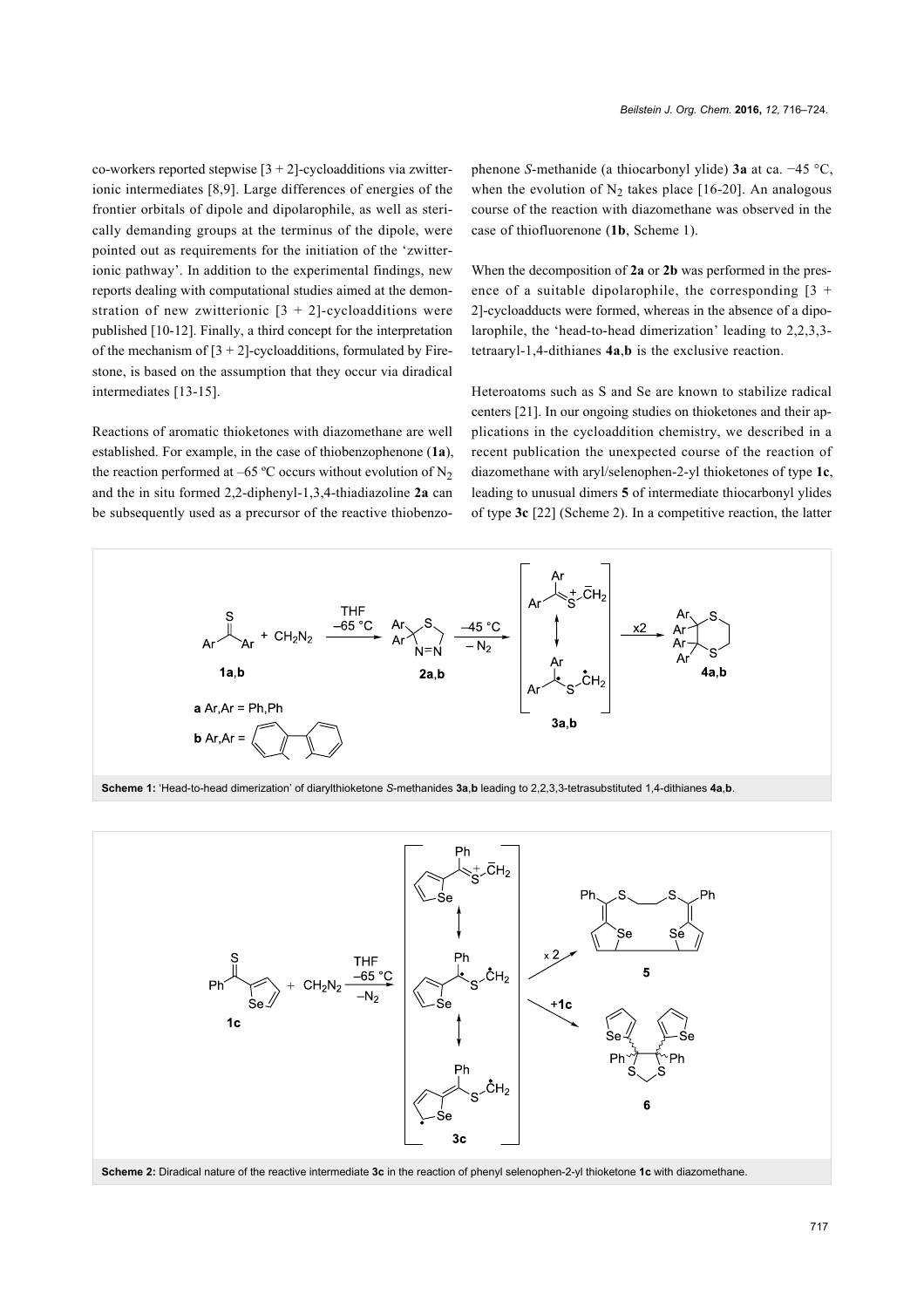react with the starting thioketone **1c** to give 1,3-dithiolanes of type **6** which are, apparently, also formed via a diradical pathway, leading to the sterically crowded 4,4,5,5-tetrasubstituted isomers exclusively.

In other studies, performed with cycloaliphatic thioketones, e.g. with adamantane-2-thione or 2,2,4,4-tetramethyl-3-thioxocyclobutanone, the growing stability of the corresponding 1,3,4-thiadiazolines obtained in reactions with diazomethane, diazoethane, and 2-diazopropane was reported based on kinetic data [\[9,17-19\].](#page-8-9) The same tendency was observed in a series of reactions with aromatic thioketones: for example, the reaction of thiobenzophenone (**1a**) with diazoethane performed at −70 °C led to the formation of a relatively stable 2-methyl-1,3,4-thiadiazoline, which could be identified in the low temperature  $1$ H NMR spectrum [\[20\]](#page-8-10). To the best of our knowledge, there are no reports on the course of reactions of either diaryl, aryl/ hetaryl or dihetaryl thioketones with 2-diazopropane.

Prompted by these observations, we decided to examine reactions of aryl/hetaryl and dihetaryl thioketones **1** with some diazomethane derivatives, such as 2-diazopropane (**7a**), diazoethane (**7b**), and (trimethylsilyl)diazomethane (**7c**), and to compare their outcome with earlier reported reactions with diazomethane [\[22\].](#page-8-8) An important question was if in these reactions the corresponding 2-substituted 1,3,4-thiadiazolines of type **2** can be obtained at low temperature and subsequently used as precursors of new thiocarbonyl ylides. The latter may be potentially useful for the  $[3 + 2]$ -cycloaddition reactions with diverse dipolarophiles leading to five-membered *S*-heterocycles, such as di- and tetrahydrothiophenes, 1,3-oxathiolanes, 1,3 dithiolanes, etc.

#### Results and Discussion

The first experiment performed with thiobenzophenone (**1a**) and 2-diazopropane (**7a**) at ca. −75 °C in THF led to a change of the blue color of the solution without evolution of  $N_2$ . The addition of the solution of **7a** was continued until the color of the mixture changed to pale red. The mixture was warmed up, and around 0 °C the evolution of  $N_2$  was observed. The <sup>1</sup>H NMR analysis of the crude product revealed the presence of only one singlet for two Me groups located at 1.62 ppm. After chromatographic work-up, the only product isolated as colorless crystals was identified as 2,2-dimethyl-3,3-diphenylthiirane (**8a**; [Scheme 3](#page-2-0), [Table 1\)](#page-3-0). The same result was obtained when the reaction was carried out at ca.  $-60$  or  $-15$  °C.

Similar experiments were performed with thiofluorenone (**1b**) and **7a**. Whereas at −75 °C and −60 °C the corresponding thiirane **8b** and ethene **9b**, formed via spontaneous desulfurization of **8b**, were obtained as the sole products, in the experiment carried out at  $-15$  °C, the sterically crowded 1,3-dithiolane **10b** was also detected as a minor product (14% yield, [Table 1](#page-3-0)). In the latter case, thiirane **8b** and ethene **9b** were found in 24 and 37% yield, respectively. According to the literature, reaction of thiobenzophenone (**1a**) with diazoethane (**7b**) performed at –75 °C led to 5-methyl-2,2-diphenyl-1,3,4-thiadiazoline as the exclusive product [\[20\].](#page-8-10) After warming the reaction mixture to room temperature, the only products observed in the mixture were 2,2-diphenyl-3-methylthiirane (**8i**) and 1,1 diphenylpropene (**9i**) as the product of its desulfurization. On the other hand, the experiment with **1a** and **7b** performed at room temperature led to the 1,3-dithiolane **10i** as the major product (87%) accompanied by small amounts of thiirane **8i** and ethene **9i** [\[23\].](#page-8-11)

<span id="page-2-0"></span>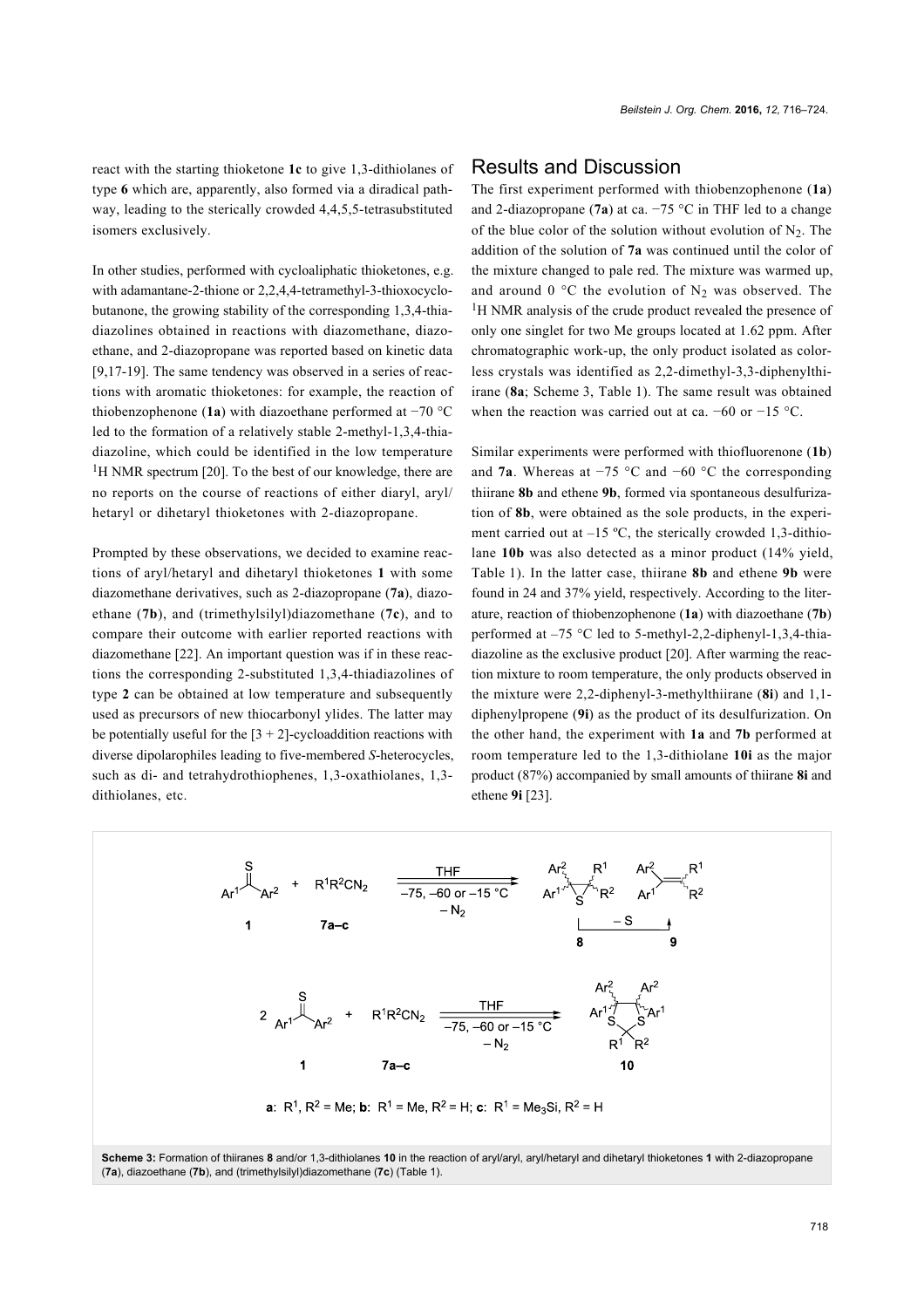A different result was observed in the reaction of **7a** with di(thiophen-2-yl) thioketone (**1d**). In that case, the reaction at −75 °C afforded also the expected thiirane **8d** as the major product, accompanied by small amounts of the corresponding alkene **9d**. However, in that case 4,4,5,5-tetrasubstituted 1,3dithiolane **10d** was also observed (7%). The amount of the latter product increased to 36% when the reaction was performed at −60 °C and to 58% at −15 °C. The corresponding experiments with **1c** and **7b** led to increased amounts of 1,3-dithiolane **10k**, established as 43% at −75 °C, 81% at −60 °C, and 85% at

| methane (7c).             |                                             |                               |                         |                            |                                                                 |                 |                                                  |
|---------------------------|---------------------------------------------|-------------------------------|-------------------------|----------------------------|-----------------------------------------------------------------|-----------------|--------------------------------------------------|
| Entry                     | Thioketone 1                                | Diazoalkane 7                 |                         | $T[^{\circ}C]$ Product 8/9 | Yields 8/9 [%] <sup>a</sup>                                     | (and/or 4)      | Product 10 Yield 10 (or 4)<br>$[%]$ <sup>a</sup> |
| $\mathbf{1}$              | S<br>1a                                     | <b>7a</b><br>$R^1 = R^2 = Me$ | $-15$<br>$-60$<br>$-75$ | 8a/9a                      | 86<br>80 (76 <sup>b</sup> )<br>75                               |                 |                                                  |
| $\boldsymbol{2}$          | Š<br>1 <sub>b</sub>                         | 7a                            | $-15$<br>$-60$<br>$-75$ | 8b/9b                      | 61 $(41b)$<br>85<br>76                                          | 10 <sub>b</sub> | 14 $(12d)$                                       |
| $\ensuremath{\mathsf{3}}$ | $\mathbf{S}$<br>Se<br>1 <sub>c</sub>        | 7a                            | $-15$<br>$-60$<br>$-75$ | 8c/9c                      | 42<br>74 (57 <sup>b</sup> )<br>63                               | 10 <sub>c</sub> | 61<br>13 $(11^{d,e})$<br>18                      |
| 4                         | Ś<br>1 <sub>d</sub>                         | 7a                            | $-15$<br>$-60$<br>$-75$ | 8d/9d                      | 56<br>$87 (75^b + 2^c)$<br>97                                   | 10d             | 58<br>$36(32^d)$<br>7                            |
| 5                         | S<br>Se<br>Se<br>1e                         | 7a                            | $-15$<br>$-60$<br>$-75$ | 8e/9e                      | 50<br>84 (61°)<br>68                                            | 10e             | 49<br>20(17 <sup>d</sup> )<br>27                 |
| 6                         | S<br>1f                                     | 7a                            | $-15$<br>$-60$<br>$-75$ | 8f/9f                      | 40 $(17^b + 7^c)$<br>85<br>96                                   | 10f             | 67 $(63^{d,e})$<br>38<br>$\qquad \qquad -$       |
| $\boldsymbol{7}$          | $\mathbf S$<br>1g                           | 7a                            | $-15$<br>$-60$<br>$-75$ | 8g/9g                      | 38<br>51 $(40^{\circ})$<br>69                                   | 10g             | $70\,$<br>31 $(28^{d,e})$<br>36                  |
| $\bf8$                    | $\frac{S}{I}$<br>Se<br>CI<br>1 <sub>h</sub> | 7a                            | $-15$<br>$-60$<br>$-75$ | 8h/9h                      | 36<br>88 (65°)<br>72                                            | 10h             | $68$<br>21 (17 <sup>d,e</sup> )<br>21            |
| $\boldsymbol{9}$          | S<br>"<br>1a                                | 7b<br>$R^1$ = Me, $R^2$ = H   | rt<br>$-75$             | 8i/9i                      | traces (see, ref. [23])<br>$93^{b} + 3^{c}$<br>(see, ref. [20]) | 10i             | 87<br>(see, ref. [23])                           |

<span id="page-3-0"></span>**Table 1:** Reactions of aryl/aryl, aryl/hetaryl, and hetaryl/hetaryl thioketones **1** with 2-diazopropane (**7a**), diazoethane (**7b**), and (trimethylsilyl)diazo-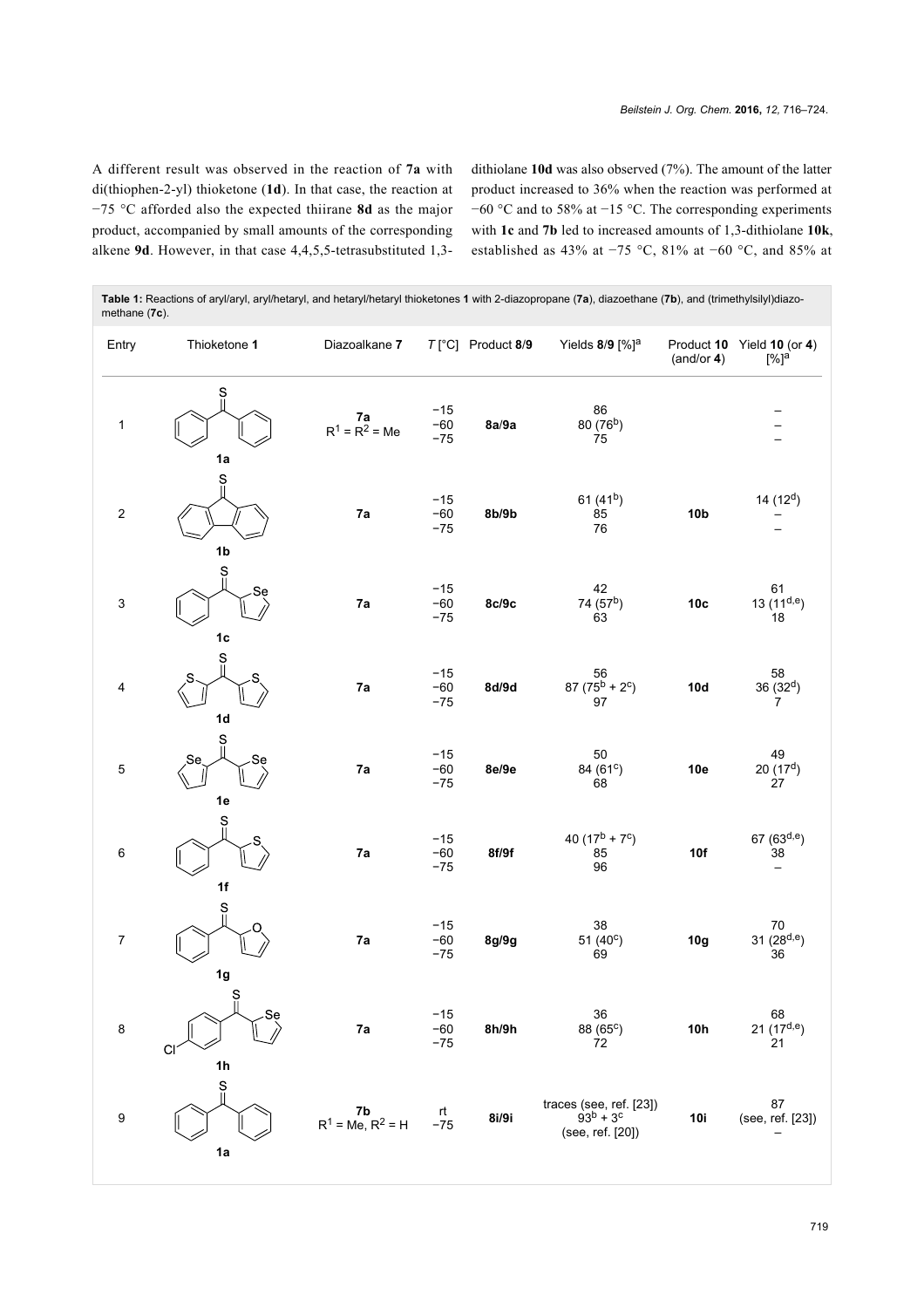|    | methane (7c). (continued)       | $\cdot$ $\cdot$ $\cdot$                            |                         | . L. L. . | $\sim$ $\sim$ $\sim$ $\sim$                 | $\sqrt{2}$<br>$\mathcal{L}$ | $\sqrt{ }$                                 |
|----|---------------------------------|----------------------------------------------------|-------------------------|-----------|---------------------------------------------|-----------------------------|--------------------------------------------|
| 10 | 1 <sub>b</sub>                  | 7b                                                 | $-15$<br>$-60$<br>$-75$ | 8j/9j     | $\ensuremath{\mathsf{3}}$<br>$9(6^c)$<br>14 | 10j                         | 82<br>$73(61^d)$<br>$\overline{57}$        |
| 11 | $\frac{S}{I}$<br>1 <sub>d</sub> | 7b                                                 | $-15$<br>$-60$<br>$-75$ | 8k/9k     | 39<br>$32(25^c)$<br>69                      | 10k                         | 85<br>81 (72 <sup>d</sup> )<br>$\ddot{4}3$ |
| 12 | Ş<br>Sę<br>1e                   | 7b                                                 | $-15$<br>$-60$<br>$-75$ | 81/91     | 11<br>$5(3^c)$<br>12                        | 10I                         | ${\bf 76}$<br>86 (79 <sup>d</sup> )<br>87  |
| 13 | $\frac{S}{\parallel}$<br>1f     | 7b                                                 | $-15$<br>$-60$<br>$-75$ | 8m/9m     | 6<br>59 (48 <sup>c</sup> )<br>62            | 10 <sub>m</sub>             | 79<br>35 (27 <sup>d,e</sup> )<br>28        |
| 14 | $\frac{S}{II}$<br>Se<br>$1c$    | 7b                                                 | $-15$<br>$-60$<br>$-75$ | 8n/9n     | 20<br>83 $(71^c)$<br>65                     | 10n                         | ${\bf 75}$<br>$36(28^{d,e})$<br>$30$       |
| 15 | $\frac{S}{I}$<br>1a             | <b>7c</b><br>$R^1$ = Me <sub>3</sub> Si, $R^2$ = H | $-75$                   |           |                                             | 10 <sub>o</sub><br>and 4c   | 36(33 <sup>d</sup> )<br>$39(22^{f})$       |
| 16 | S<br>1 <sub>b</sub>             | 7c                                                 | $-75$                   |           |                                             | 4d                          | 53 <sup>f</sup><br>see ref. [26]           |
| 17 | Ś<br>1 <sub>d</sub>             | 7c                                                 | $-75$                   |           |                                             | 10r                         | 95 $(87^d)$                                |
| 18 | S<br>Se<br>Se<br>1e             | 7c                                                 | $-75$                   |           |                                             | 10s                         | 85 (76 <sup>d</sup> )                      |

**Table 1:** Reactions of aryl/aryl, aryl/hetaryl, and hetaryl/hetaryl thioketones **1** with 2-diazopropane (**7a**), diazoethane (**7b**), and (trimethylsilyl)diazo-

aYields determined by <sup>1</sup>H NMR with a weighed amount of 1,1,2,2-tetrachloroethane as a standard. <sup>b</sup>Yield of isolated product 8. <sup>c</sup>Yield of isolated product 9. <sup>d</sup>Yield of isolated product 10. <sup>e</sup>lsolated as mixtures of isomeric products. <sup>f</sup>Yield of isolated product 4.

−15 °C ([Table 1](#page-3-0)). The same tendency, i.e., an increasing amount of 1,3-dithiolanes **10** in the case of the less-substituted diazoethane (**7b**) and at higher temperature, was observed for the reactions with thiofluorenone (**1b**), di(selenophen-2-yl)-, (phenyl)(thiophen-2-yl)-, (phenyl)(selenophen-2-yl)-, and other aryl hetaryl thioketones **1** ([Table 1](#page-3-0)). As mentioned before, in

some cases tri- and tetrasubstituted thiiranes partially underwent spontaneous extrusion of sulfur to form the corresponding tri- or tetrasubstituted ethene derivatives **9**. In these cases, complete desulfurization was achieved by treatment of the reaction mixture with tris(diethylamino)phosphine, and the respective ethenes **9** were isolated as the final products.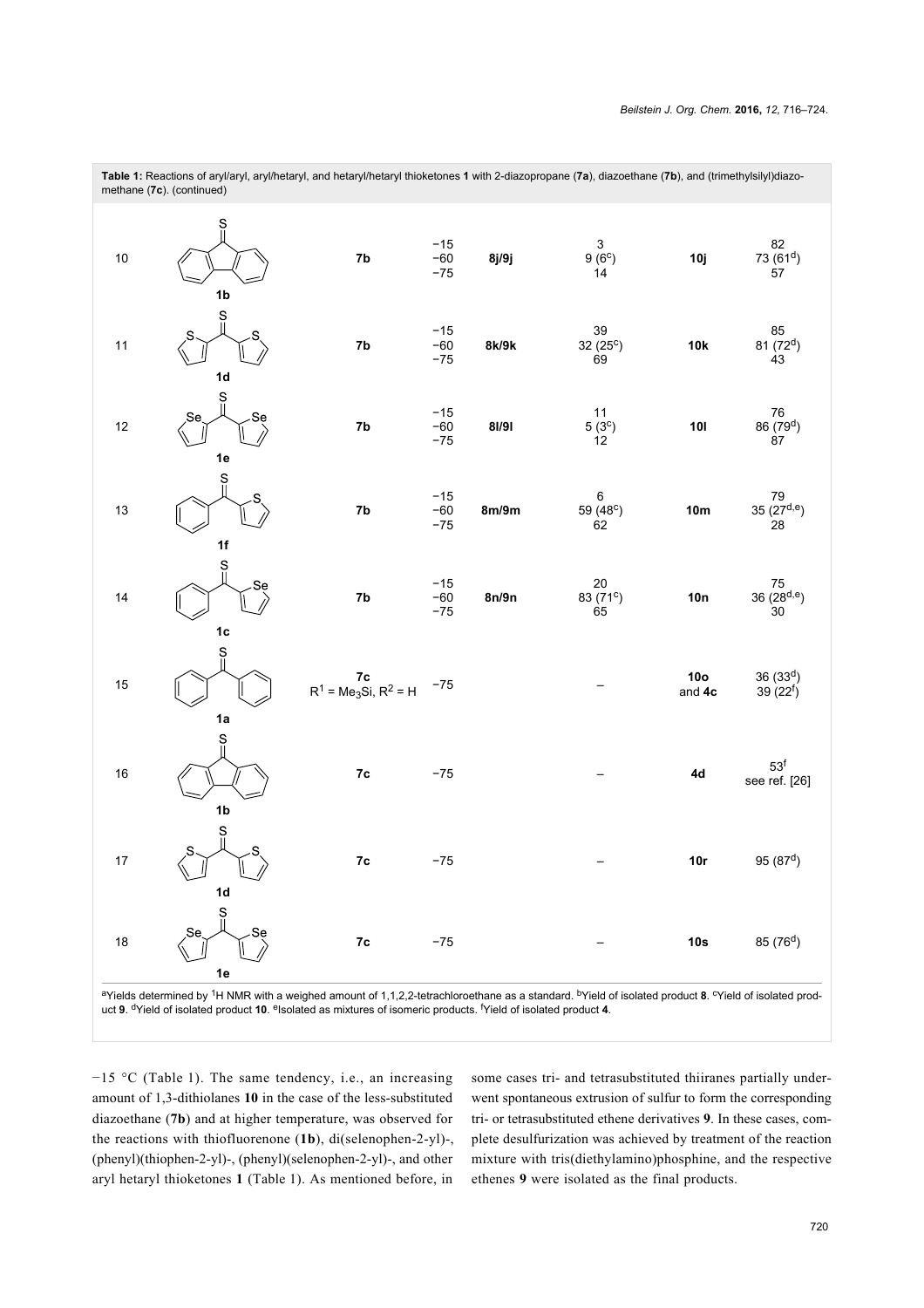It is worth mentioning that in the case of the non-symmetrical aryl/hetaryl thioketones **1c, 1f**–**h** and 2-diazopropane (**7a**), the formed 1,3-dithiolanes **10** were isolated as mixtures of *cis*- and *trans*-isomers. In the  ${}^{1}H$  NMR spectra, they could be identified based on the presence of two and one signal, respectively, for the Me<sub>2</sub>C(2) group. The mixtures of 1,3-dithiolanes **10** obtained from the reactions of diazoethane (**7b**) with thioketones **1c**,**f** consisted of only two instead of the expected three diastereoisomers. In all cases they belong to the same group of regioisomers. The regioselective formation of products **10** was proved by <sup>13</sup>C NMR spectroscopy: the signals attributed to  $C(2)$ were found in narrow regions at 54.9–59.4 ppm for **10c**, **10f**–**h** and 43.1–45.6 ppm for **10m**,**n**, respectively. In addition, the structure of the sterically crowded 4,4,5,5-tetrasubstituted aryl/ hetaryl 1,3-dithiolanes **10** could be confirmed by the presence of only two signals for the three  $C(sp^3)$ -atoms of the heterocycle, whereas in the isomeric 2,2,4,4-tetraaryl/hetaryl 1,3 dithiolanes, three signals for these atoms are expected (cf. [\[19\]](#page-8-13)).

Trimethylsilyldiazomethane (**7c**) is widely applied as a practical and useful synthetic equivalent of the hazardous diazomethane [\[24,25\]](#page-8-14). In our earlier publications, its reactions with thiofluorenone (**1b**) and *S*-methyl (phosphonyl)dithioformate, leading to the expected 1,3,4-thiadiazoline derivatives, which are stable at −60 °C, were reported [\[26,27\].](#page-8-12) At higher temperature, in both reactions, dimers of the intermediate thiocarbonyl *S*-(trimethylsilyl)methanides were formed in the absence of a dipolarophile after evolution of  $N_2$ . An analogous test experiment with **7c** and thiobenzophenone (**1a**) was carried out in the course of the present study at −75 °C, and in this case slow decolorization of the reaction solution was observed. In contrast to the experiment with **1b**, complete decolorization of the blue reaction solution was observed before the addition of the total, equimolar amount of **7c**. After warming up and typical work-up procedure, the corresponding 1,3-dithiolane **10o** and 1,4 dithiane **4c** in a ratio of 2:1 were found as products identified in the  ${}^{1}$ H NMR spectrum of the crude reaction mixture. Thus, in this reaction dimerization of the intermediate thiocarbonyl ylide and its reaction with another molecule of **1a** were competitive pathways. Finally, the reactions of **7c** with symmetrically substituted dihetaryl thioketones **1d** and **1e** were performed at −75 °C, and in both cases, the sterically crowded 4,4,5,5-tetrahetaryl-1,3-dithiolanes **10r** and **10s**, respectively, were obtained as sole products.

The obtained results can be explained by the assumption that in the case of hetaryl thioketones **1** stepwise mechanisms via diradical intermediates govern the formation of the isolated 1,3 dithiolanes **10** ([Scheme 3\)](#page-2-0). Based on earlier studies, the stability of 1,3,4-thiadiazolines **2**, which are considered as potential precursors of thiocarbonyl ylides **3**, should be increased by the

introduction of Me or Me<sub>3</sub>Si groups. Upon this assumption, all reactions performed at −75 °C should lead to the corresponding cycloadducts **2** with complete conversion of the starting thioketones **1**. Only after warming up above −45/40 °C compounds **2** are expected to decompose yielding the reactive thiocarbonyl ylide **3**. Under these conditions, the latter intermediates can undergo either 1,3-dipolar electrocyclization to give thiiranes **8** or dimerization leading to 1,4-dithianes **4** [\[20,26\]](#page-8-10). This reaction course resulting in the exclusive formation of thiiranes **8** was observed in the case of thiobenzophenone (**1a**) and thiofluorenone (**1b**) with 2-diazopropane (**7a**). However, the reaction of **1b** with **7a** carried out at −15 °C yielded also a small amount of 1,3-dithiolane **10b**. This result can be interpreted by the partial decomposition of **2b** in the presence of the non-converted thioketone **1b**. The replacement of aromatic thioketones **1a**,**b** by di(thiophen-2-yl) thioketone (**1d**) in the reaction with **7a** resulted in the formation of comparable amounts of thiirane **8d** and 1,3-dithiolane **10d**, whereas at −75 °C **8d** is again the major product. It is worth mentioning that the analogous experiment carried out at  $-60$  °C, i.e., below the expected decomposition temperature of 1,3,4-thiadiazoline **2d**, led to substantial increase of the amount of **10d**. A similar tendency was observed in other studied cases with hetaryl thioketones and **7a**. The replacement of the latter by diazoethane (**7b**), leading to the less stable 1,3,4 thiadiazolines **2**, resulted in a general increase of the corresponding 1,3-dithiolanes **10**, which were formed in substantial amounts, even in experiments performed at −75 °C. However, the most striking results were observed in reactions performed with dihetaryl thioketones **1d** and **1e** with trimethylsilyldiazomethane (**7c**). In both experiments, the only products formed were the corresponding, sterically crowded 4,4,5,5,-tetrahetarylsubstituted 1,3-dithiolanes **10r** and **10s**. These results clearly demonstrate that **7c**, similarly to diazomethane [\[22\]](#page-8-8), reacts smoothly with dihetaryl thioketones **1** with no formation of the expected 1,3,4-thiadiazolines 2 and after release of  $N_2$  even at low temperature, the intermediate diradicals of type **3** attack the parent thioketones **1** yielding 1,3-dithiolanes **10** via stabilized 1,5-diradicals **12**. In both cases no tendency for the formation of dimers of the intermediate 'thiocarbonyl ylide' was observed ([Scheme 4](#page-6-0)).

Based on these results, the reaction mechanism can be proposed as formulated in [Scheme 4](#page-6-0). It seems likely that the first step comprising the reaction of a hetaryl thioketone **1** with **7a, 7b**, and **7c** is not a concerted process, but the diradical or zwitterionic intermediate of type **11** is formed and, depending on the number and type of stabilizing substituents and the reaction temperature, they undergo two competitive reactions: elimination of  $N_2$  leading to thiocarbonyl ylide  $3$  or 1,5-ring closure to give 1,3,4-thiadiazoline 2. When the rapid elimination of  $N_2$ occurs in the presence of the non-converted thioketone **1**, the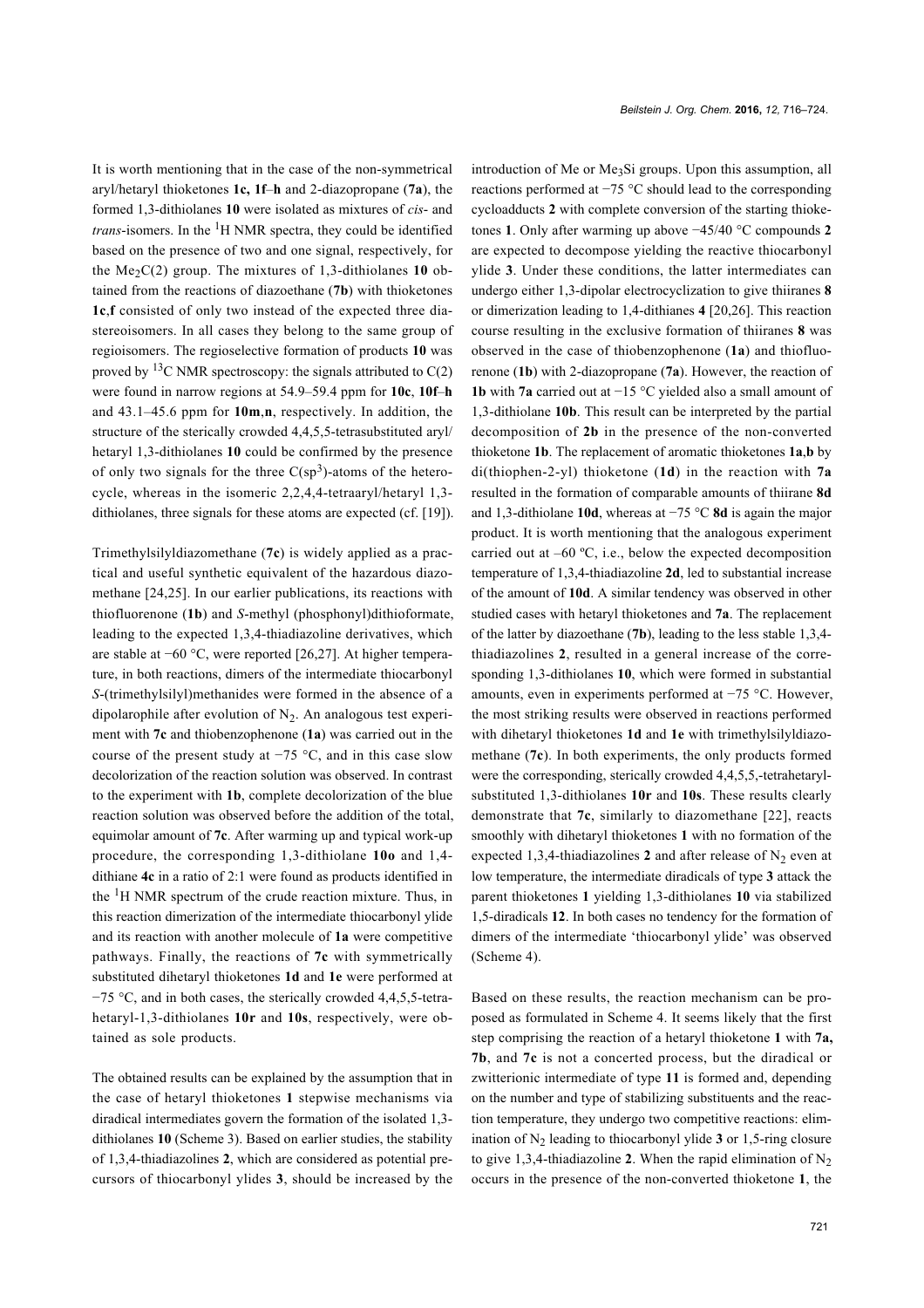<span id="page-6-0"></span>

stabilized 1,5-diradical **12** is formed as precursor of the sterically crowded 1,3-dithiolane **10**. The alternatively formed 1,3,4 thiadiazolines **2a** and **2b** are expected to be stable at –75 ºC and eliminate  $N_2$  only at enhanced temperature generating thiocarbonyl ylide **3**. As in that case the starting diaryl (or dihetaryl) thioketone **1** is completely consumed, the 1,3-dithiolane **10** cannot be formed. The results obtained with **7c** demonstrate that its reaction with dihetaryl thioketones **1** occurs without formation of 1,3,4-thiadiazolines as intermediate  $[3 + 2]$ -cycloadducts. Elimination of  $N_2$  from the initially formed diradical of type **11** leads immediately to the new diradical species **3**, which adds regioselectively to the C=S group of the non-converted thioketone **1**.

This interpretation is consistent with the course of the reactions of aryl/hetaryl thioketones **1** with diazomethane, in which the formation of sterically crowded 1,3-dithiolanes side-by-side with 12-membered dimers of the thiocarbonyl ylide was observed [\[22\]](#page-8-8). In addition, it corresponds to the diradical mechanism postulated for the formal  $[3 + 2]$ -cycloaddition of aryl/

hetaryl thioketones **1** with the in situ generated thiocarbonyl *S*-methanides [\[28\]](#page-8-15). The missing formation of dimers from thiocarbonyl ylides **3** derived from hetaryl thioketones can be explained by steric hindrance resulting from the presence of the Me or Me3Si groups in the *S*-methanide moiety. However, electronic effects resulting from the diradical nature of the intermediate thiocarbonyl ylides, can also play certain role. The same effect was observed in the case of diaryldiazomethanes used in reactions with aryl/hetaryl thioketones [\[29,30\]](#page-8-16).

#### **Experimental**

**General information**: Melting points were determined in capillaries using a MEL-TEMP II apparatus (Aldrich) and are uncorrected. IR spectra were recorded with a FTIR NEXUS spectrophotometer as KBr pellets or as film; absorptions (v) in  $cm^{-1}$ .  $1_H$  and  $13C$  NMR spectra were measured on a Bruker Avance III ( ${}^{1}$ H at 600 and  ${}^{13}$ C at 150 MHz) instrument in CDCl<sub>3</sub>; chemical shifts (δ) are given in ppm, solvent signals as reference, coupling constants  $(J)$  in Hz. The multiplicity of the <sup>13</sup>C signals was deduced from DEPT, supported by  ${}^{1}H,{}^{13}C$  HMQC spectra. <sup>1</sup>H NMR data are presented as follows: chemical shift, multiplicity (br = broad, s = singlet,  $d =$  doublet, t = triplet,  $q =$  quartet,  $m =$  multiplet), coupling constant, integration. The mass spectra were recorded on a Finnigan MAT-95 (ESI). Elemental analyses were performed in the Microanalytical Laboratory of the Chemistry Faculty of the University of Łódź. Applied reagents such as 2-diazopropane (**7a**) and diazoethane (**7b**) were prepared by known methods according to the literature protocols [\[31,32\].](#page-8-17) Thiobenzophenone (**1a**), fluorene-9 thione (thiofluorenone, **1b**), symmetrical dihetaryl thioketones **1d**,**e**, and nonsymmetrical aryl/hetaryl thioketones **1c**, **1f–h** were obtained from the corresponding ketones using the known procedures [\[33\].](#page-8-18) Other reagents used in the present study were commercially available.

**Reaction of thioketones 1a–h with 2-diazopropane (7a) and diazoethane (7b) – General procedure:** Corresponding thioketones **1a–h** (1 mmol) were dissolved in freshly distilled THF (2.5 mL) and the solution was cooled to the corresponding temperature (−15, −60, −75 °C; acetone/dry ice). Then, the mixture was treated with small portions of ethereal 2-diazopropane (**7a**) or diazoethane (**7b**) solution, until the intense color of the thioketone vanished. Then, the mixture was allowed to warm slowly to rt (ca. 2–4 h). After removal of the solvent under vacuum, the residue was subjected to  ${}^{1}H$  NMR analysis in CDCl<sub>3</sub> solution with a weighed amount of  $1,1,2,2$ -tetrachloroethane as a standard. Crude products were purified by CC (CHCl<sup>3</sup> /hexane 2:8).

In crude mixtures obtained from 2-diazopropane (**7a**) and thioketones **1c,e,g,h** and from diazoethane (**7b**) and thioketones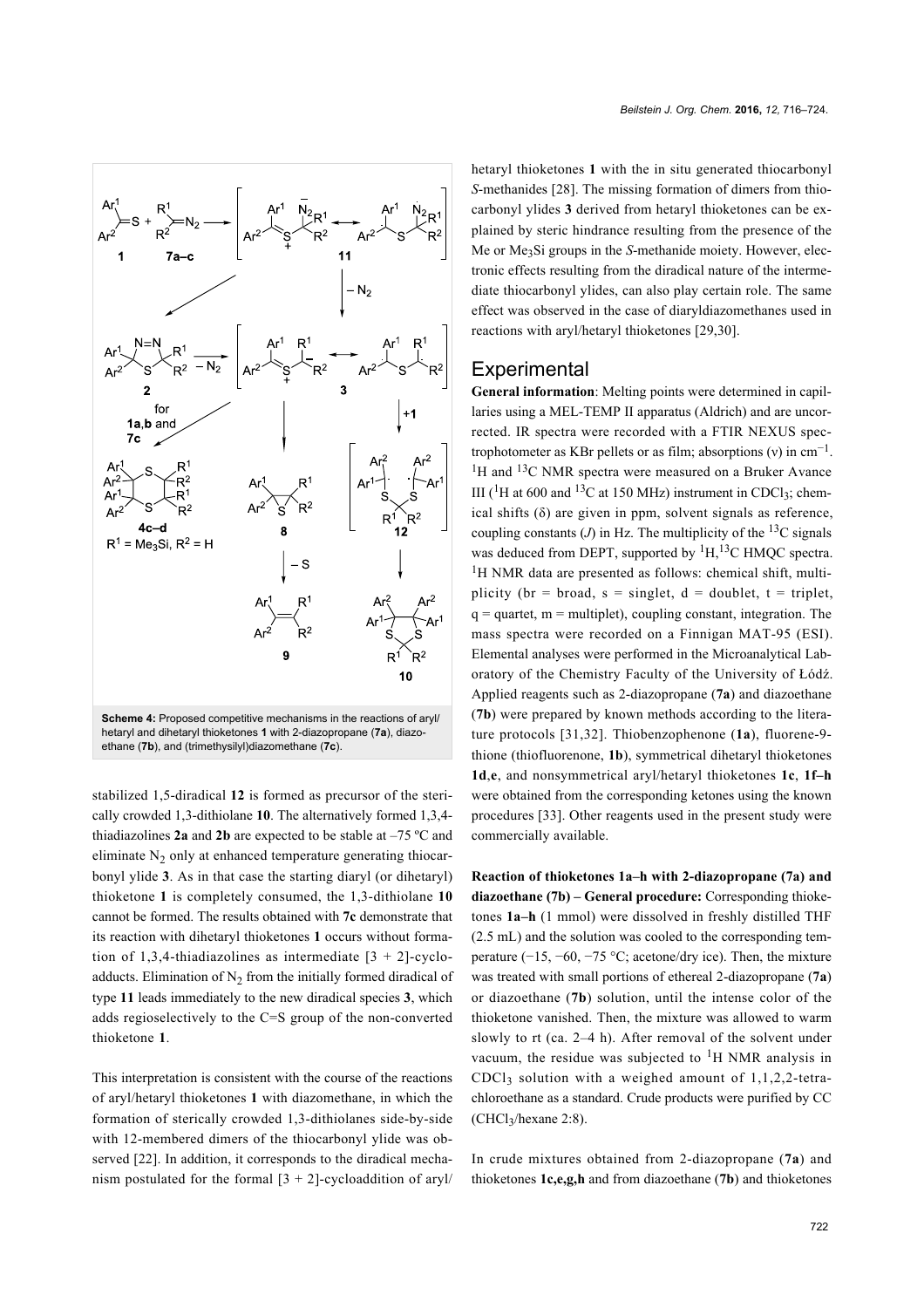**1b–f**, the presence of thiirane and the corresponding ethylene was evidenced based on the <sup>1</sup>H NMR spectra. In these cases, no isolation of the thiirane was performed; after addition of tris(dimethylamino)phosphine desulfurization leading to the ethane derivative was carried out.

**Reaction of thioketones 1d–e with (trimethylsilyl)diazomethane (7c) – General procedure:** The corresponding thioketones **1d**–**e** (1 mmol) were dissolved in freshly distilled THF (2.5 mL) and the solution was cooled to  $-75$  °C (acetone/ dry ice). Then, the mixture was treated with small portions of an ethereal solution of **7c** (1 mmol). The mixture was kept in a cold bath, and the intense color of the thioketone vanished after 15 min. Subsequently, the mixture was allowed to slowly warm to rt (ca. 2–4 h). After removal of the solvent under vacuum, the residue was subjected to the  ${}^{1}H$  NMR analysis in CDCl<sub>3</sub> solution with a weighed amount of 1,1,2,2-tetrachloroethane as an internal standard. Crude products were purified by CC (CHCl3/hexane 2:8).

**2,2-Dimethyl-3,3-diphenylthiirane** (**8a**)**:** Yield: 182 mg (76%). White crystals: mp  $66-67$  °C (chromatographic purification); IR (KBr) ν: 2987 (w), 2921 (w), 1596 (w), 1490 (m), 1443 (m), 773 (m), 747 (m), 705 (s), 691 (m) cm−<sup>1</sup> ; 1H NMR (600 MHz, CDCl3) δ 7.60–7.58 (m, 4H, Harom), 7.31–7.29 (m, 4H, Harom), 7.23–7.21 (m, 2H, Harom), 1.62 (s, 6H, CH3) ppm; <sup>13</sup>C NMR (150 MHz, CDCl<sub>3</sub>) δ 142.4 (for 2 C<sub>arom</sub>), 129.4, 127.9, 126.8 (for 10 CHarom), 67.8, 52.9 (C-2, C-3), 27.9  $(2 \text{ CH}_3)$  ppm; ESIMS  $m/z$  (%): 241 (100,  $[M + H]$ <sup>+</sup>); anal. calcd for C16H16S (240.36): C, 79.95; H, 6.71; S, 13.34; found: C, 79.69; H, 6.50; S, 13.40.

**1,1-Di(thiophen-2-yl)-2-methylpropene** (**9d**)**:** Yield: 4 mg (2%). Yellow oil; IR (film) ν: 2927 (w), 2908 (w), 2850 (w), 1436 (m), 1369 (m), 1227 (m), 1016 (w), 827 (m), 693 (s) cm−<sup>1</sup> ; 1H NMR (600 MHz, CDCl3) δ 7.29 (d, *J* = 5.4 Hz, 2H, Harom), 7.04–7.02 (m, 2H, Harom), 6.91 (d, *J* = 3.6 Hz, 2H,  $H_{\text{arom}}$ ), 2.03 (s, 6H, CH<sub>3</sub>) ppm; <sup>13</sup>C NMR (150 MHz, CDCl<sub>3</sub>) δ 144.9, 137.1 (Carom, Carom-*C*=), 126.6, 126.4, 124.9 (for 6 CH<sub>arom</sub>), 122.9 (C=C(CH<sub>3</sub>)<sub>2</sub>), 23.3 (2 CH<sub>3</sub>) ppm; anal. calcd for  $C_{12}H_{12}S_2$  (220.35): C, 65.41; H, 5.49; S, 29.10; found: C, 65.31; H, 5.76; S, 28.81.

**2,2-Dimethyl-4,5-diphenyl-4,5-di(thiophen-2-yl)-1,3-dithiolane** (**10f**)**:** Isolated as a mixture of *cis*-, *trans*-isomers (crude product ratio 65:35). Yield: 142 mg (63%). White crystals; mp  $153-154$  °C (MeOH/CHCl<sub>3</sub>); IR (KBr) ν: 3062 (w), 2919 (w), 1595 (w), 1490 (m), 1443 (m), 1231 (m), 1156 (m), 854 (w), 697 (s) cm−<sup>1</sup> ; 1H NMR (600 MHz, CDCl<sub>3</sub>)  $\delta$  7.59–6.68 (m, 32H, H<sub>arom</sub>), 1.86 (s, 3H, CH<sup>3</sup> -*cis*), 1.70 (s, 6H, CH<sup>3</sup> -*trans*), 1.39 (s, 3H, CH<sup>3</sup> -*cis*) ppm;

<sup>13</sup>C NMR (150 MHz, CDCl<sub>3</sub>) δ 151.2, 149.8, 144.0, 142.9 (for 8 Carom), 131.3, 131.1, 130.5, 127.5, 127.1, 127.0, 126.6, 126.1, 125.4, 125.2, 125.0 (for 32 CHarom), 78.8, 78.4 (C-4 + C-5, for *cis* and *trans*), 55.4, 55.3 (C-2, *cis* and *trans*) 33.1 (CH3-*cis*), 32.9 (for 2 CH3-*trans*), 32.5 (CH3-*cis*) ppm; anal. calcd for  $C_{25}H_{22}S_{4}$  (450.70): C, 66.62; H, 4.92; S, 28.46; found: C, 66.46; H, 4.91; S, 28.33.

**1,1-Di(thiophen-2-yl)-propene** (**9k**)**:** Yield: 52 mg (25%) – After desulfurization of tiirane **8k**. Yellow oil; IR (film) ν: 3104 (w), 3071 (w), 2930 (w), 2908 (w), 2850 (w), 1438 (m), 1362 (w), 1249 (m), 1223 (m), 1036 (w), 850 (s), 836 (s), 818 (s), 695 (s) cm−<sup>1</sup> ; 1H NMR (600 MHz, CDCl3) δ 7.23–7.22 (m, 1H, Harom), 7.01–7.00 (m, 1H, Harom), 6.96–6.94 (m, 1H, Harom), 6.90–6.89 (m, 1H, Harom), 6.80–6.79 (m, 1H, Harom), 6.71–6.70 (m, 1H, Harom), 6.18 (q, *J* = 7.2 Hz, 1H, =CH), 1.74 (d, *J* = 7.2 Hz, 3H, CH<sub>3</sub>) ppm; <sup>13</sup>C NMR (150 MHz, CDCl<sub>3</sub>)  $\delta$  129.4, 139.8, 146.8 (2 Carom, Carom, *C*=), 127.6, 127.0, 126.6, 126.3, 125.5, 124.8, 123.4 (6 CHarom, =*C*H), 15.6 (CH3) ppm; anal. calcd for  $C_{11}H_{10}S_2$  (206.33): C, 64.04; H, 4.89; S, 31.08; found: C, 63.83; H, 4.98; S, 31.14.

**2-Trimethylsilyl-4,4,5,5-tetra(thiophen-2-yl)-1,3-dithiolane** (**10r**)**:** Yield: 220 mg (87%). Yellow crystals: mp 152–154 °C (hexane/CH<sub>2</sub>Cl<sub>2</sub>); IR (KBr) ν: 2951 (w), 1618 (w), 1424 (m), 1250 (s), 1232 (m), 1122 (m), 1077 (m), 1050 (m), 842 (s), 752 (s), 699 (s), 632 (m) cm−<sup>1</sup> ; 1H NMR (600 MHz, CDCl3) δ 7.23–7.22 (m, 2H, Harom), 7.20–7.19 (m, 2H, Harom), 6.96–6.95 (m, 2H, Harom), 6.89–6.87 (m, 2H, Harom), 6.83–6.81 (m, 4H, Harom), 3.89 (s, 1H, ((CH3)3Si)*H*C), 0.34 (s, 9H, (C*H*3)3Si) ppm;  $^{13}$ C NMR (150 MHz, CDCl<sub>3</sub>)  $\delta$  148.1, 146.1 (for 4 Carom), 130.2, 129.4, 127.0, 125.6, 125.5, 125.4 (for 12 CH<sub>arom</sub>), 74.9 (C-4, C-5), 36.5 (C-2), -1.53 ((CH<sub>3</sub>)<sub>3</sub>Si) ppm; anal. cald for  $C_{22}H_{22}S_6Si$  (506.89): C, 52.13; H, 4.37; S, 37.96; found: C, 52.44; H, 4.55; S,37.71.

### Supporting Information

#### Supporting Information File 1

Experimental data for selected compounds **8**–**10**, and the original  ${}^{1}$ H and  ${}^{13}$ C NMR spectra for all products. [\[http://www.beilstein-journals.org/bjoc/content/](http://www.beilstein-journals.org/bjoc/content/supplementary/1860-5397-12-71-S1.pdf) [supplementary/1860-5397-12-71-S1.pdf\]](http://www.beilstein-journals.org/bjoc/content/supplementary/1860-5397-12-71-S1.pdf)

#### Acknowledgements

The authors thank the National Science Center (Cracow, Poland) for generous financial support (Grant Maestro-3 (Dec-2012/06/A/ST5/00219). Skilful performance of microanalyses by Ms Hanna Jatczak and Ms Agnieszka Cieślińska (University of Łódź) is gratefully acknowledged.